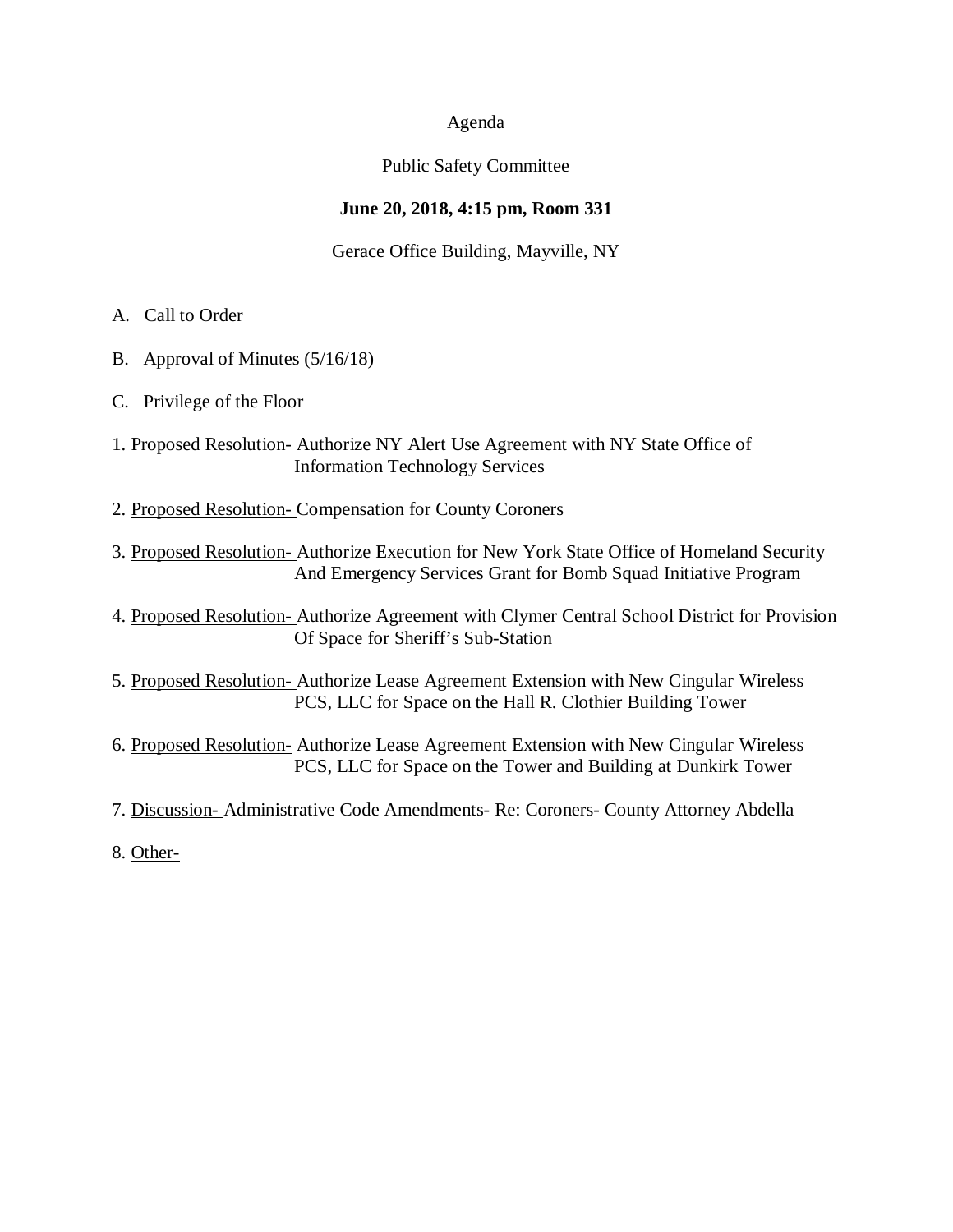**TITLE:** Authorize NY Alert Use Agreement with NY State Office of Information Technology Services

**BY:** Public Safety Committee:

**AT THE REQUEST OF:** County Executive George M. Borrello:

WHEREAS, the NY State Office of Technology Services has created terms and conditions for use of the NY State Mass Alert Notification System ("NY –Alert"); and

WHEREAS as a condition to use the NY-Alert System, municipalities are required to abide by such terms and conditions; and

WHEREAS it is in the best interest of the County to utilize the NY-Alert system, it is hereby

RESOLVED, That the County Executive is authorized to enter into the NY-Alert Use Agreement with the NY State Office of Technology Services.

# **\_\_\_\_\_\_\_\_\_\_\_\_\_APPROVED \_\_\_\_\_\_\_\_\_\_\_\_\_VETOES (VETO MESSAGE ATTACHED)**

**\_\_\_\_\_\_\_\_\_\_\_\_\_\_\_\_\_\_\_\_\_\_\_\_\_\_\_\_\_\_\_\_\_\_\_\_ \_\_\_\_\_\_\_\_\_\_\_\_\_**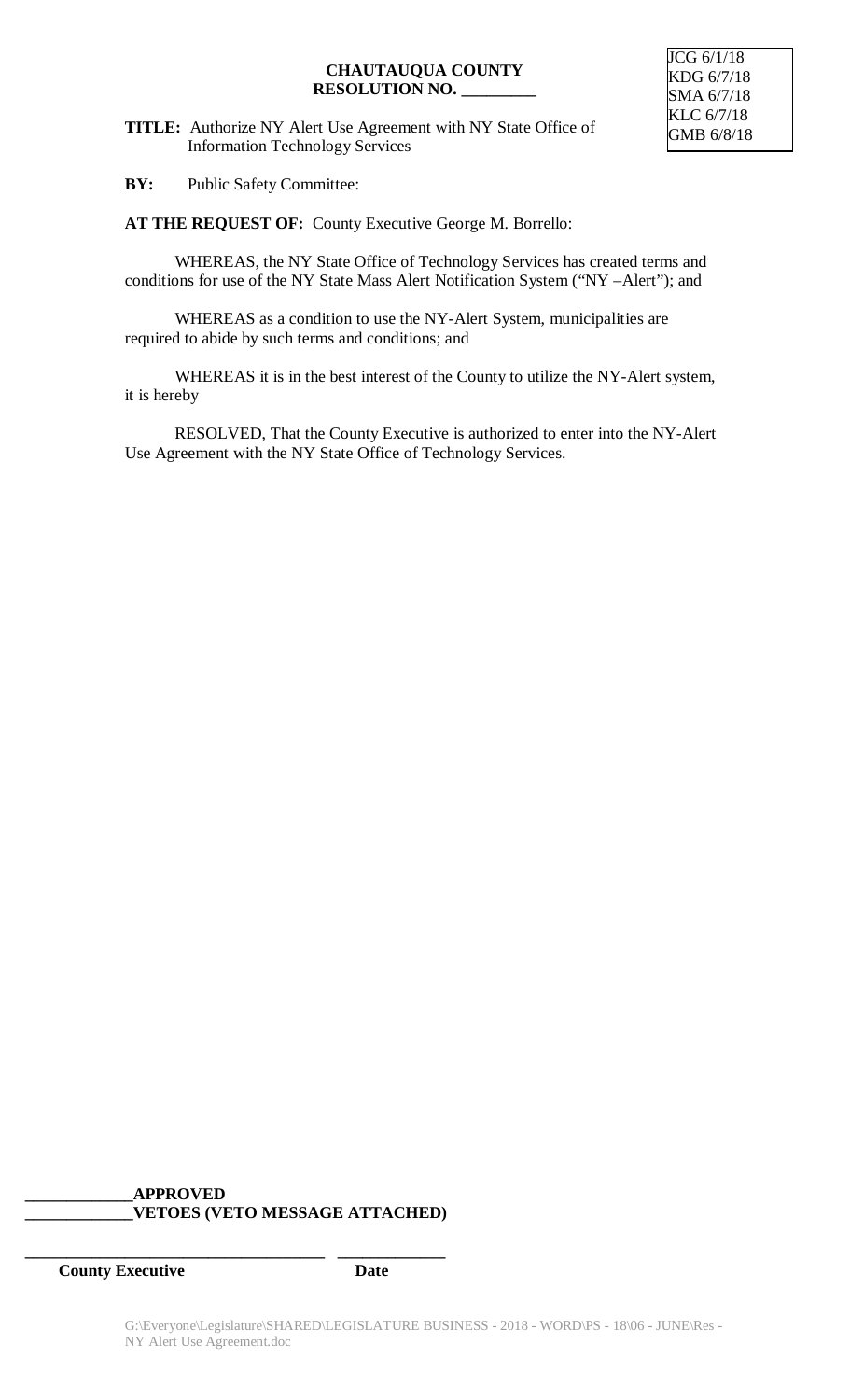**TITLE:** Compensation for County Coroners

**BY:** Public Safety and Audit & Control Committees:

**AT THE REQUEST OF:** Chairman Paul M. Wendel:

WHEREAS, the Chautauqua County Legislature has the responsibility to fix compensation of all officers paid from county funds; and

WHEREAS, Resolution 100-18 changed the method of compensation for Coroners from a "per diem" to a "per case" compensation format to expire June 27, 2018; and

WHEREAS, the Chautauqua County Legislature wishes to continue the same method of compensation for Chautauqua County Coroners; therefore be it

RESOLVED, That the compensation for the County Coroners shall be continued at \$150.00 per case on and after June 27, 2018.

**\_\_\_\_\_\_\_\_\_\_\_\_\_APPROVED \_\_\_\_\_\_\_\_\_\_\_\_\_VETOES (VETO MESSAGE ATTACHED)**

\_\_\_\_\_\_\_\_\_\_\_\_\_\_\_\_\_\_\_\_\_\_\_\_\_\_\_\_\_\_\_\_\_\_ \_\_\_\_\_\_\_\_\_\_\_\_\_\_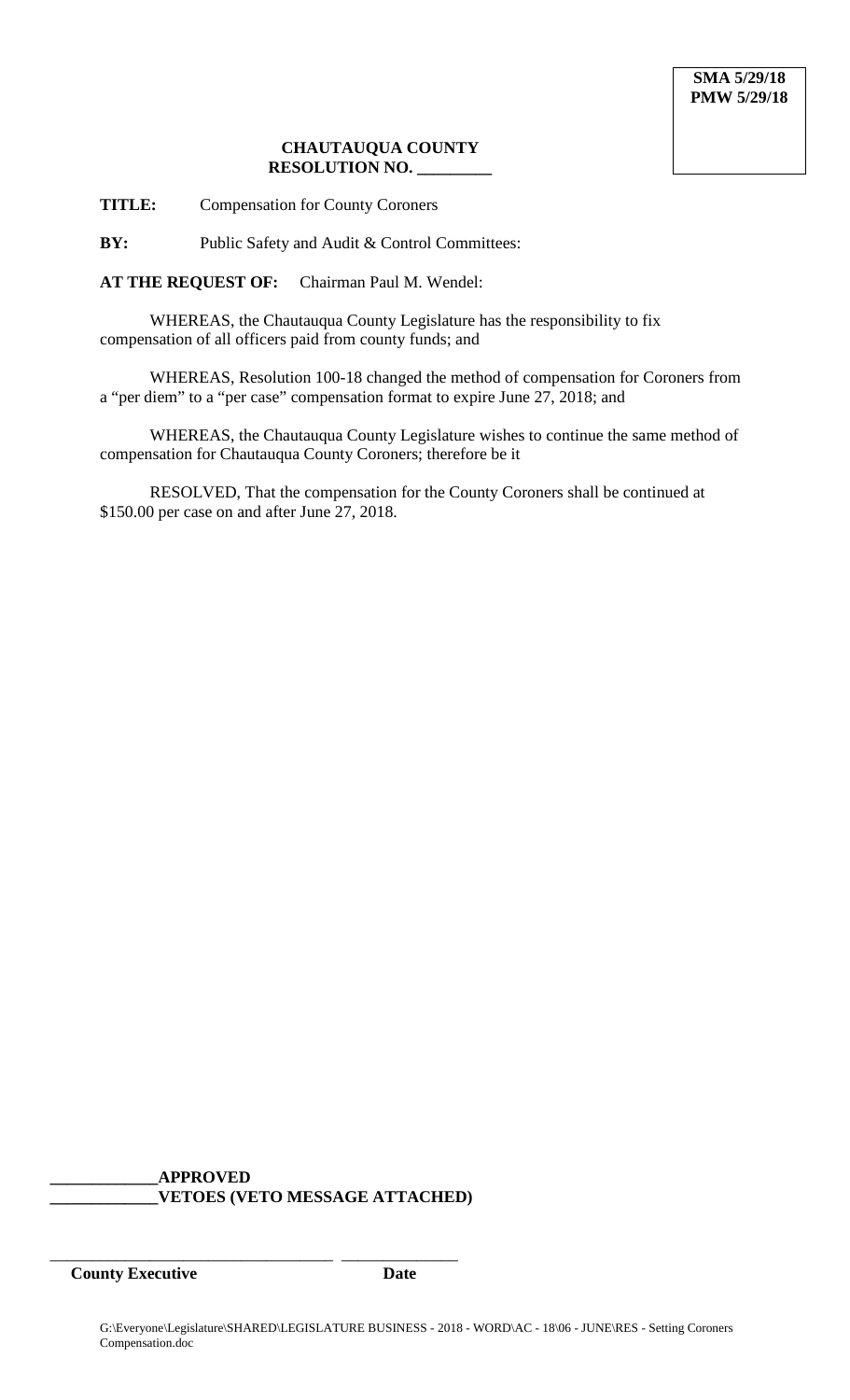**TITLE:** Authorize Execution for New York State Office of Homeland Security and Emergency Services Grant for Bomb Squad Initiative Program

**BY:** Public Safety and Audit & Control Committees:

**AT THE REQUEST OF:** County Executive George M. Borrello:

WHEREAS, the Chautauqua County Sheriff received notice the State of New York approved the application for an Office of Homeland Security and Emergency Services Program Grant for under the FY17 Bomb Squad Initiative Grant Program; and

WHEREAS, the State of New York will provide funding for FY17 grant award C182470 in the amount of \$110,000, with no local funds, for the contract period from May 1, 2018 to August 31, 2020; now therefore be it

RESOLVED, That the County Executive is authorized to execute an agreement to secure the grant funding with the New York State Office of Homeland Security.

# **\_\_\_\_\_\_\_\_\_\_\_\_\_APPROVED \_\_\_\_\_\_\_\_\_\_\_\_\_VETOES (VETO MESSAGE ATTACHED)**

**\_\_\_\_\_\_\_\_\_\_\_\_\_\_\_\_\_\_\_\_\_\_\_\_\_\_\_\_\_\_\_\_\_\_\_\_ \_\_\_\_\_\_\_\_\_\_\_\_\_**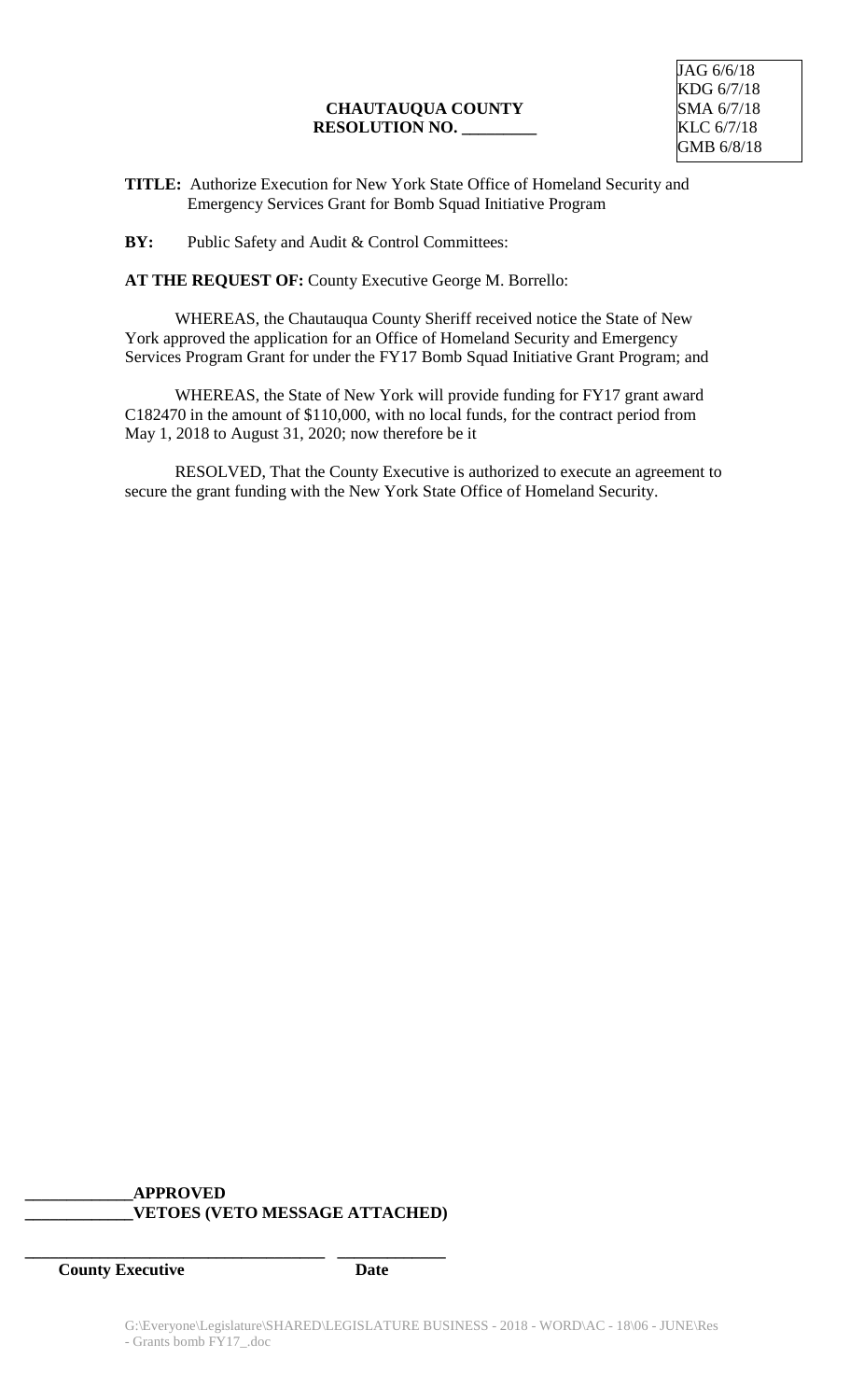**TITLE:** Authorize Agreement with Clymer Central School District for Provision Of Space for Sheriff's Sub-Station

**BY:** Public Safety Committee:

**AT THE REQUEST OF:** County Executive George M. Borrello:

WHEREAS, the Sheriff desires to have access to space to serve as a sub-station at the Clymer Central School District; and

WHEREAS, the Clymer Central School District can accommodate the Sheriff's request by providing suitable space within Clymer Central School located at 8672 East Main Street in Clymer; and

WHEREAS, the Sheriff has negotiated a tentative agreement with the Clymer Central School District for the use of space for a sub-station with no rental fee to the County; therefore be it

RESOLVED, That the County Executive is hereby authorized and empowered to execute an agreement with the Clymer Central School District for the purpose of providing space for a Sheriff's sub-station.

# **\_\_\_\_\_\_\_\_\_\_\_\_\_APPROVED \_\_\_\_\_\_\_\_\_\_\_\_\_VETOES (VETO MESSAGE ATTACHED)**

**\_\_\_\_\_\_\_\_\_\_\_\_\_\_\_\_\_\_\_\_\_\_\_\_\_\_\_\_\_\_\_\_\_\_\_\_ \_\_\_\_\_\_\_\_\_\_\_\_\_**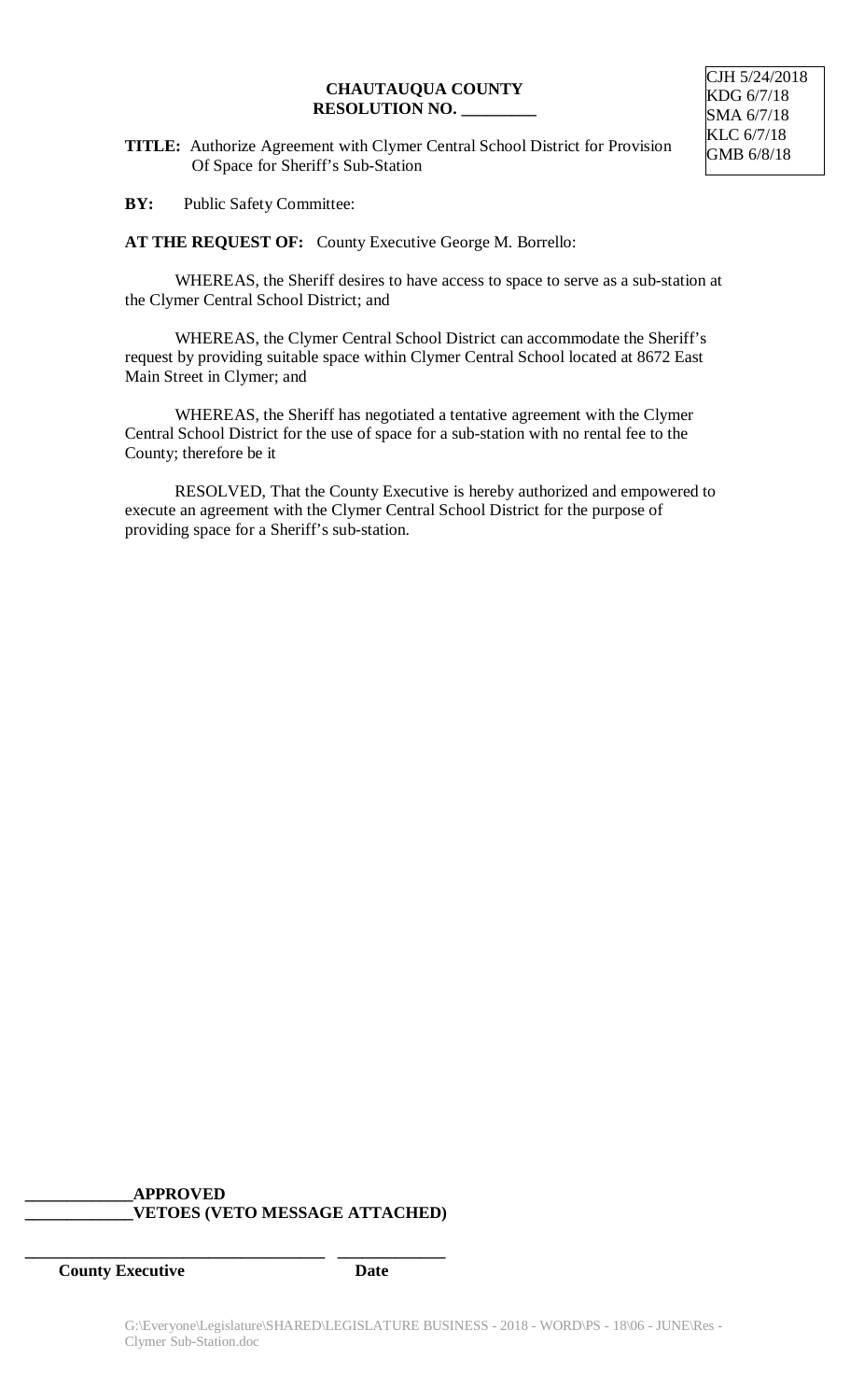

- **TITLE:** Authorize Lease Agreement Extension with New Cingular Wireless PCS, LLC For Space on the Hall R. Clothier Building Tower
- **BY:** Public Safety and Audit & Control Committees:

**AT THE REQUEST OF:** County Executive George M. Borrello:

WHEREAS, New Cingular Wireless PCS, LLC (successor in interest to Dobson Cellular) desires to extend the lease of tower and building space on the tower situated on the roof of the Hall R. Clothier Building in the Village of Mayville; and

WHEREAS, the County of Chautauqua is willing to extend such lease upon certain terms and conditions; now therefore be it,

RESOLVED, That the County Executive is hereby authorized to enter into a lease extension agreement with New Cingular Wireless PCS, LLC for their use upon the following terms and conditions:

- 1. Term: Five (5) years commencing April 1, 2018, with an automatic renewal for up to three (3) consecutive five (5)-year terms, unless the County terminates the lease within 24 months of the expiration of the current term;
- 2. Rent: \$15,000.00 per year for the duration of the initial term and all available extensions;
- 3. Other: As may be negotiated by the County Executive.

# **\_\_\_\_\_\_\_\_\_\_\_\_\_APPROVED \_\_\_\_\_\_\_\_\_\_\_\_\_VETOES (VETO MESSAGE ATTACHED)**

**\_\_\_\_\_\_\_\_\_\_\_\_\_\_\_\_\_\_\_\_\_\_\_\_\_\_\_\_\_\_\_\_\_\_\_\_ \_\_\_\_\_\_\_\_\_\_\_\_\_**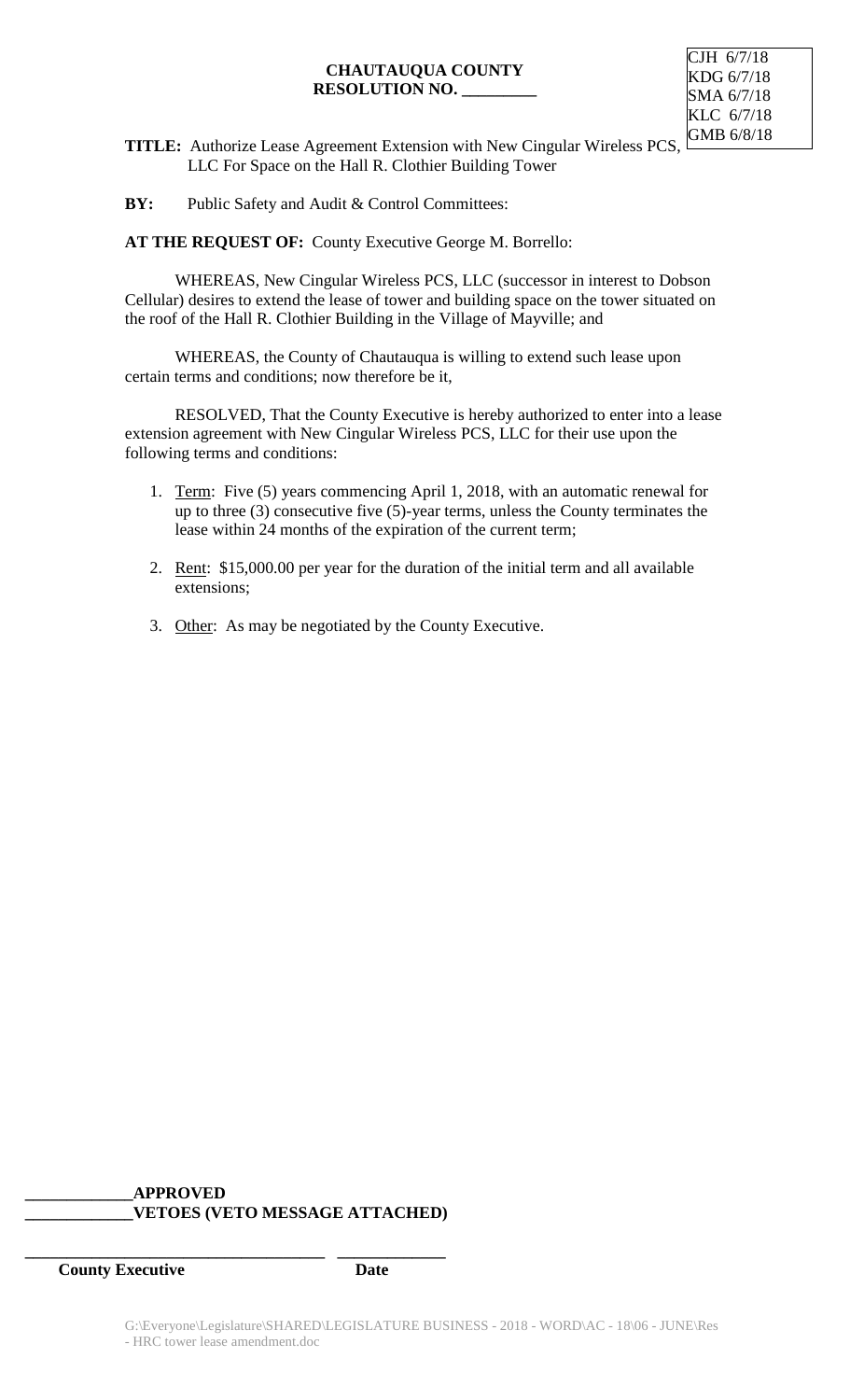- **TITLE:** Authorize Lease Agreement Extension with New Cingular Wireless PCS, LLC For Space on the Tower and Building at Dunkirk Tower
- **BY:** Public Safety and Audit & Control Committees:

**AT THE REQUEST OF:** County Executive George M. Borrello:

WHEREAS, New Cingular Wireless PCS, LLC (successor in interest to Dobson Cellular) desires to extend the lease of tower and building space on the Dunkirk tower in the City of Dunkirk; and

WHEREAS, the County of Chautauqua is willing to extend such lease upon certain terms and conditions; now therefore be it,

RESOLVED, That the County Executive is hereby authorized to enter into a lease extension agreement with New Cingular Wireless PCS, LLC for their use upon the following terms and conditions:

- 1. Term: Five (5) years commencing December 1, 2020 with an automatic renewal for up to three (3) consecutive five (5)-year terms, unless the County terminates the lease within 24 months of the expiration of the current term;
- 2. Rent: \$1,800.00 per month for the first five (5) years from December 1, 2020, with an additional annual increase of ten percent (10%) for each of the additional extension terms;
- 3. Other: As may be negotiated by the County Executive.

# **\_\_\_\_\_\_\_\_\_\_\_\_\_APPROVED**

# **\_\_\_\_\_\_\_\_\_\_\_\_\_VETOES (VETO MESSAGE ATTACHED)**

**\_\_\_\_\_\_\_\_\_\_\_\_\_\_\_\_\_\_\_\_\_\_\_\_\_\_\_\_\_\_\_\_\_\_\_\_ \_\_\_\_\_\_\_\_\_\_\_\_\_**

**County Executive Date** 

CJH 6/07/2018 KDG 6/7/18 SMA 6/7/18 KLC 6/7/18 GMB 6/;8/18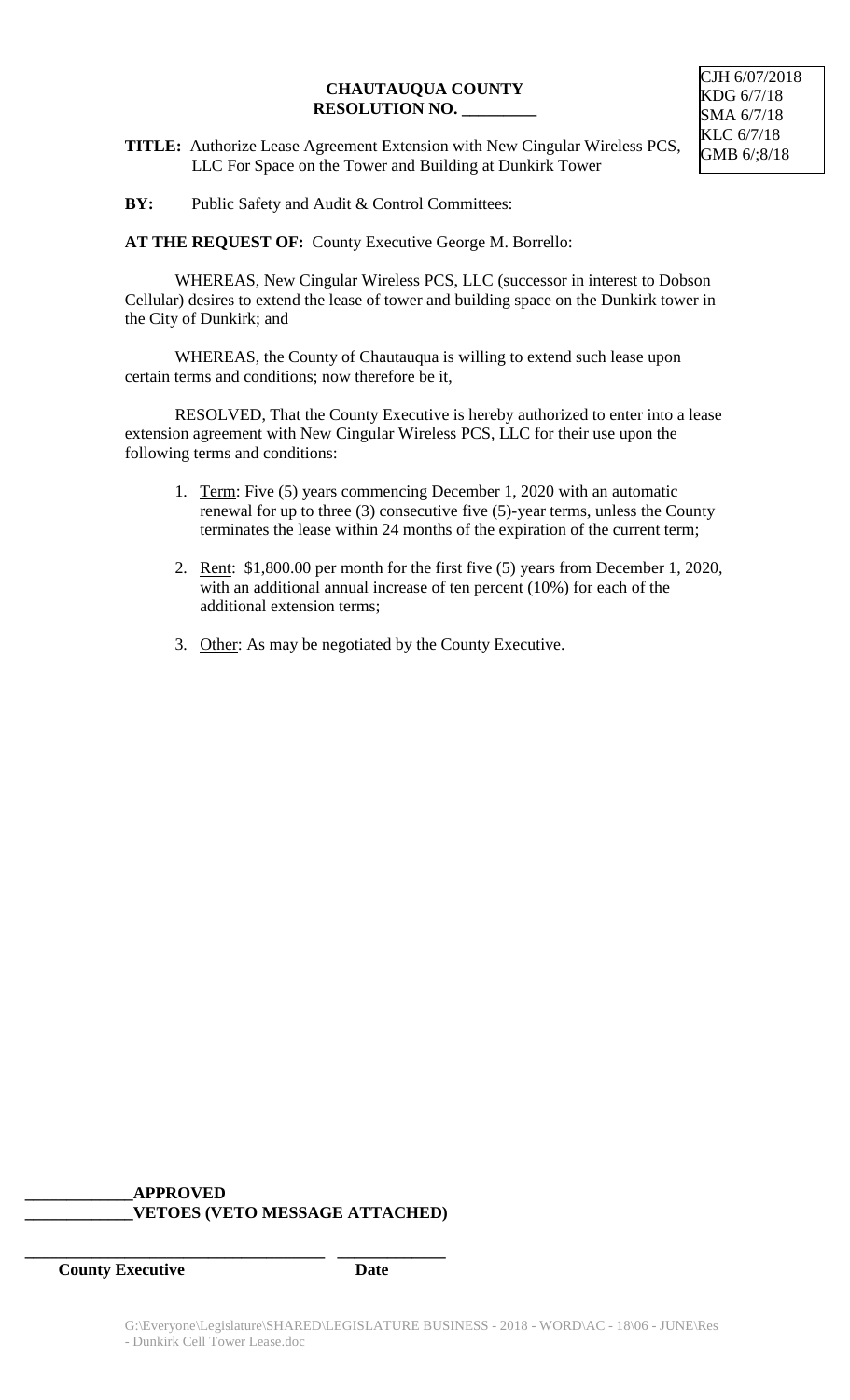

**GEORGE M. BORRELLO** County Executive

# **CHAUTAUQUA COUNTY OFFICE OF THE COUNTY EXECUTIVE**

Gerace Office Building – 3 N. Erie St. – Mayville, NY 14757-1007 (716) 753-4211 – FAX (716) 753-4756 – [borrellog@co.chautauqua.ny.us](mailto:borrellog@co.chautauqua.ny.us) [www.co.chautauqua.ny.us](http://www.co.chautauqua.ny.us/)

# **DRAFT**

June \_\_\_, 2018

Ms. Katherine K. Tampio Clerk of the Chautauqua County Legislature 3 North Erie Street, GOB Mayville, New York 14757

Re: Amendment to the Chautauqua County Administrative Code

Dear Ms. Tampio:

Set forth below are changes to the County's Administrative Code that I am promulgating pursuant to Section 3.02(b) of the Chautauqua County Charter, in follow-up to the Legislature's Charter Amendment assigning administration of the County's Coroner program to the Executive Branch. The below amendments will take effect thirty (30) days after receipt of this letter by the County Legislature, unless rejected by a 2/3rds majority of the County Legislature prior to the expiration of such thirty (30) days.

1. Section 2.02(a), delineating Powers and Duties of the County Executive, is hereby amended to read:

#### **Section 2.02 Powers and Duties of County Executive**

The County Executive shall be responsible for the administration of all County affairs. In addition to any other pow ers and duties provided by this Charter the Executive shall:

(a) Be the chief executive officer and administrative head of the County government. The executive branch shall be responsible for the administration, organization, and implementation of all functions of County government, except: (1) those functions under the control and supervision of the Sheriff, District Attorney, Comptroller, County Clerk and Board of Elections; (2) the internal functions of the County Legislature; and (3) the administration of the public defender and coroners, which shall be the responsibility of the County Legislature.

2. In Article 5, Human Services, "Section 5.06A Division of Youth Bureau" is corrected to read "Section 5.07A Division of Youth Bureau."